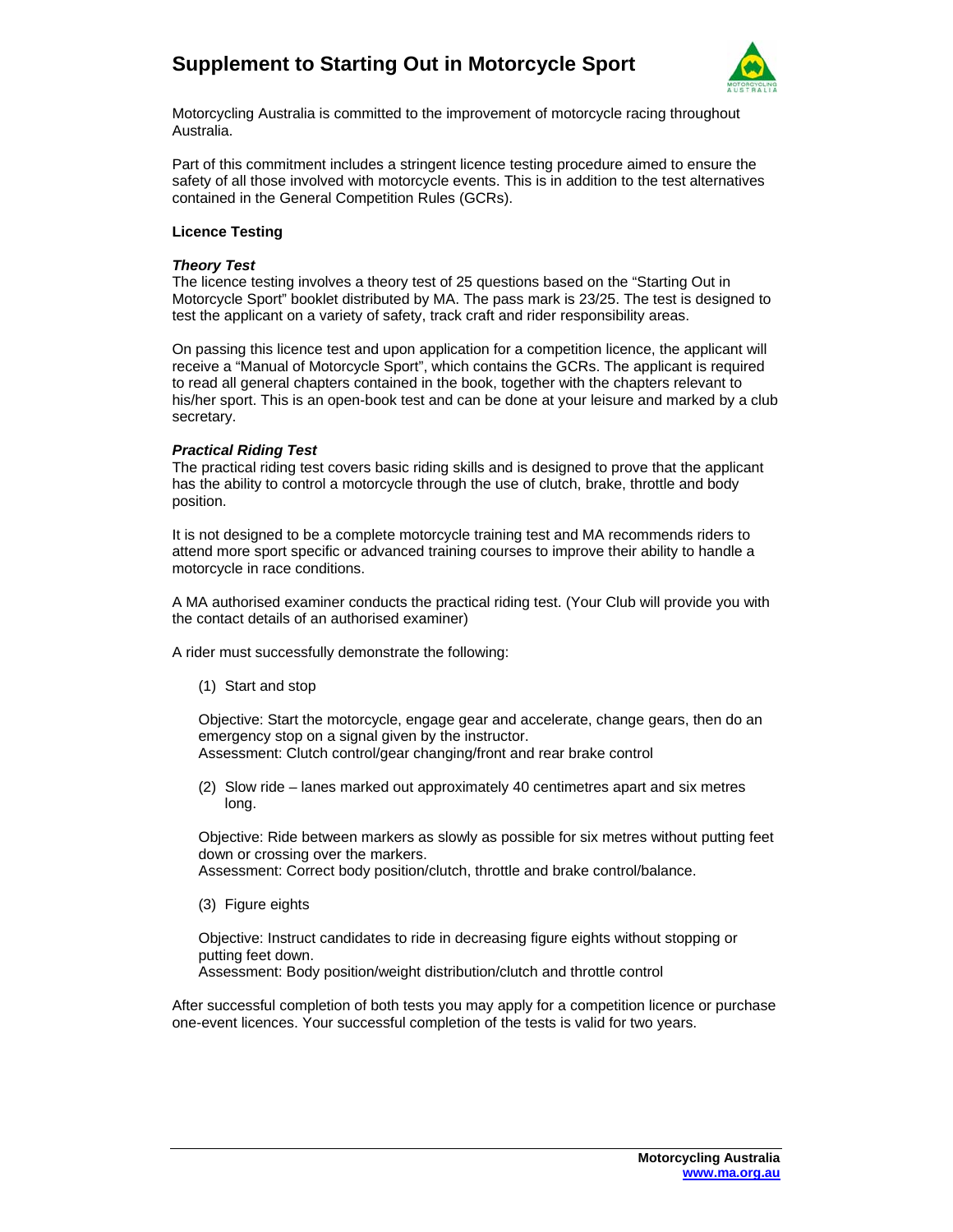### **Supplement to Starting Out in Motorcycle Sport**



#### **Licences available**

#### *Senior and Junior National Licence*

Entitles the holder to compete in any authorised competition under MA's jurisdiction. Must be purchased before the event.

#### *Senior and Junior Club Licence*

Entitles the holder to compete in "closed to club" and "interclub" competitions only. Must be purchased before the event.

#### *Senior and Junior Speedway Licence*

Requires a more advanced testing procedure. Inquire at your state office.

#### *One Event Licence*

Entitles the holder to compete in one "closed to club" or "interclub" competition. These are usually available for purchase on the day of the event from the Race Secretary.

#### *Machine preparation and scrutineering*

Machine examination is to ensure rider safety and fairness. Safety is paramount as a machine that breaks down during competition has the ability to injure not only the rider but officials and spectators as well. Therefore, it is vital that all machines presented for machine examination comply with the rules regarding that facet of the sport. In addition, there are a number of rules which apply to the entire racing community.

The following may be checked on your machine at scrutineering or at an equivalent test:

- noise emissions do not exceed 95dba at 30 metres
- throttle must be self closing
- brake and clutch free play and effectiveness
- wheel and frame bearings
- chain adiustment
- no fluid leaks (oil, coolant, brake fluid)
- handlebar ends must be plugged and hand levers must be ball ended
- centre and side stand removal (except Moto Trials and Enduro machines)
- nitrous oxide and nitro methane is allowed in drag racing and speed record attempts only

#### *Safety clothing*

MA strongly recommends that riders obtain the best clothing and safety equipment available. These must include a helmet carrying Australian Standard 1698 approval (or approval by FIM Technical Rules), boots, gloves, goggles/visor, back protector and the racing outfit required for the particular event. The GCRs contain a full list of machine and clothing requirements.

#### *Drugs and intoxicants in sport*

Drugs, alcohol and sport do not mix. MA adheres to the policies set out by the Australian Sports Commission and to the International Olympic Committee listing of banned substances and definition of doping. Random drug and/or alcohol testing will be carried out at MA endorsed competitions. The steward of the meeting will notify the rider (s) randomly selected for testing. Some of the banned drugs include alcohol, stimulants, anabolic steroids, marijuana, diuretics, beta-blockers, narcotic analgesics, and peptide hormones and analogues. There are severe penalties for anyone found to be using these substances.

#### *Protests*

MA has a system in place for the hearing of any protests or complaints. First, the protest is made in writing, accompanied by the appropriate fee. This is given to the Clerk of Course of the meeting. The protest will be heard by the Steward and must comply with the time limits described in the protest and appeals section of the GCRs.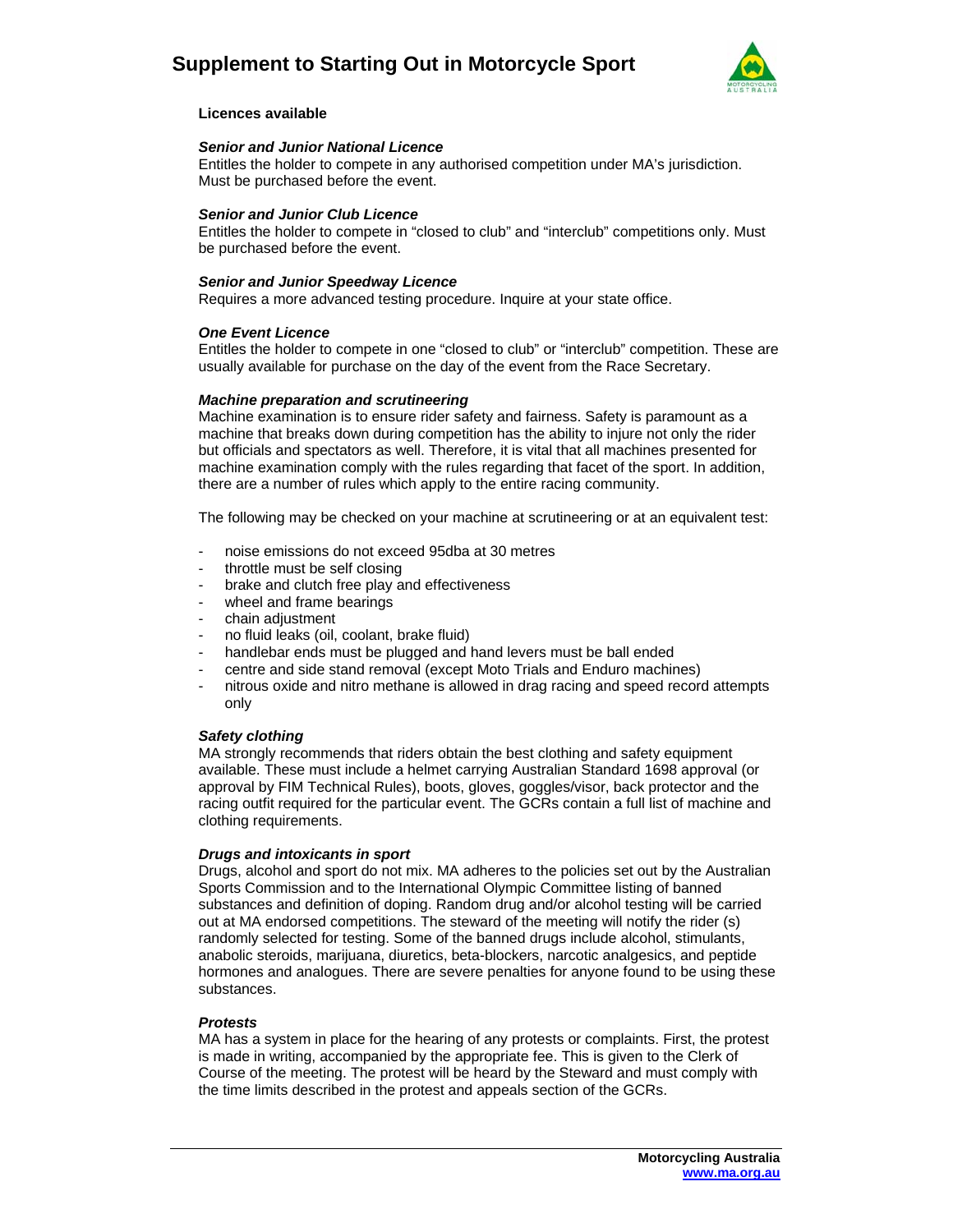

### **Test 1**

Licence Applicant Name\_\_\_\_\_\_\_\_\_\_\_\_\_\_\_\_\_\_\_\_\_\_\_\_\_\_\_\_\_\_\_\_\_\_\_\_\_\_\_\_\_\_\_\_\_\_\_\_\_\_\_\_

1. All motorcycles must be fitted with ball ends on the handle bar levers and the handlebar ends must be plugged.

#### **True False**

2. Generally speaking, unleaded fuel must be used.

#### **True False**

3. There are no rules on noise levels.

#### **True False**

4. All throttles for all disciplines must be self-closing and have an easy action.

#### **True False**

5. Side and centre stands do not have to be removed for road racing, motocross or dirt track machines.

#### **True False**

6. A competitor is responsible for the conduct of his pit crew, manager, mechanics and parents.

#### **True False**

7. You do not need to produce your competition licence at scrutineering/sign-on.

#### **True False**

8. You are covered by insurance if you ride at an event not covered by a permit.

#### **True False**

9. You must have your machine scrutineered.

#### **True False**

10. You must attend a riders' briefing prior to practice.

#### **True False**

11. Parents' behaviour is not included in the code of conduct.

#### **True False**

12. You must be a member of a MA-affiliated club to obtain a licence.

#### **True False**

13. To enter a competition you need safety clothing and equipment. Mark at least four items of safety clothing and equipment from those listed below:

| <b>□ Sun screen</b> | $\square$ Helmet                           | □ Back protector | $\square$ Boots  |
|---------------------|--------------------------------------------|------------------|------------------|
| <b>□ T-shirt</b>    | $\square$ Gloves                           | $\Box$ Visor     | $\square$ Shorts |
| <b>□ Sunglasses</b> | $\Box$ Racing outfit (protective clothing) |                  |                  |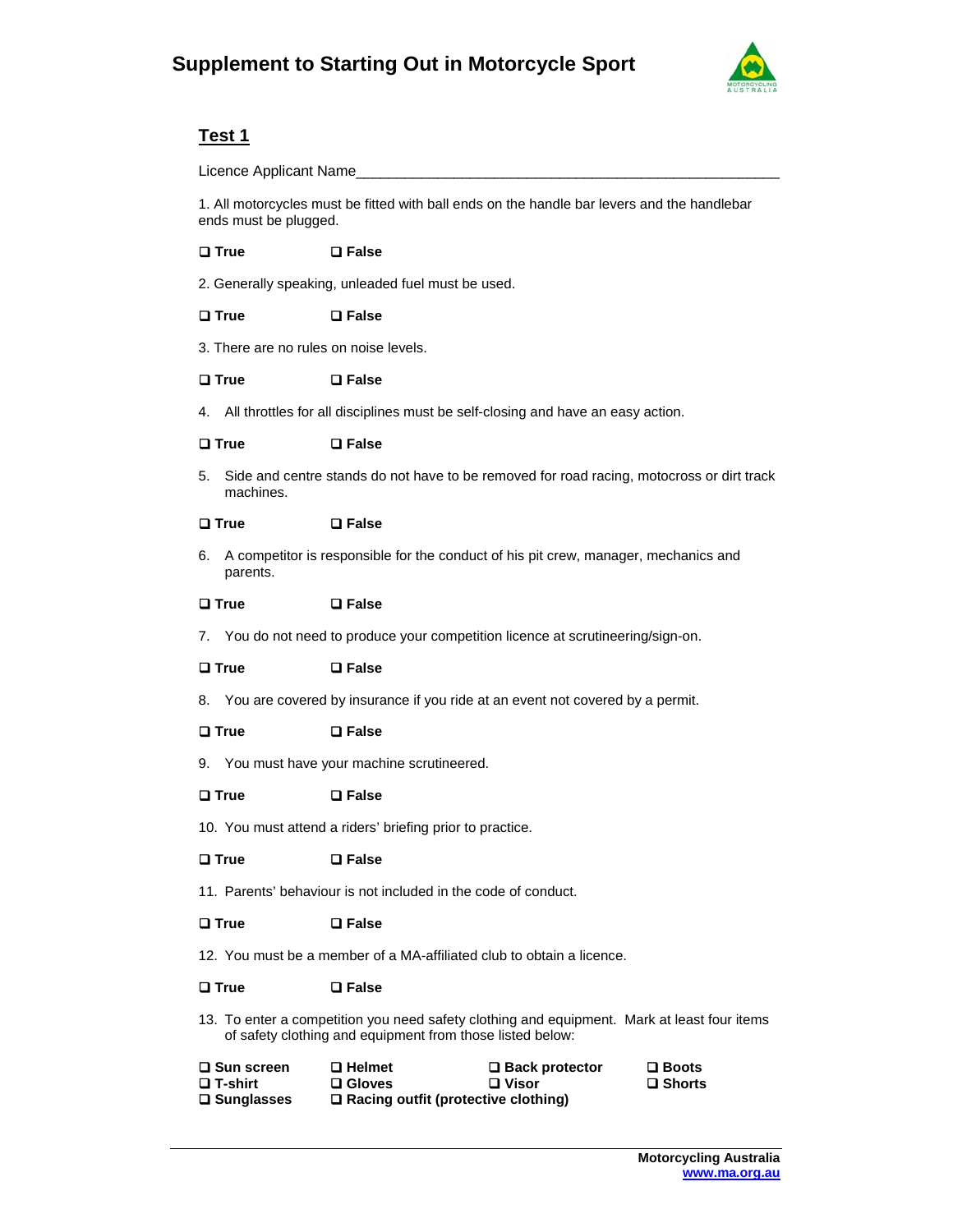# **Supplement to Starting Out in Motorcycle Sport**



14. Mark at least five items that may be checked on your motorcycle at scrutineering from those listed below:

| $\Box$ Fluid leaks<br>ווס ם<br>$\Box$ Tyre pressure<br>□ Speedometer<br>$\Box$ Clutch free play and effectiveness | $\Box$ Handlebar ends<br>□ Paintwork<br>$\square$ Spokes<br>$\square$ Brake  | $\Box$ Chain adjustment<br>$\Box$ Fuel<br>$\Box$ Correct numbers<br>$\square$ Throttle<br>□ Wheel and Frame Bearings |                                       |
|-------------------------------------------------------------------------------------------------------------------|------------------------------------------------------------------------------|----------------------------------------------------------------------------------------------------------------------|---------------------------------------|
| 15. Who has the ultimate authority at a race meeting?                                                             |                                                                              |                                                                                                                      |                                       |
| <b>□ Race Secretary</b><br>□ Steward                                                                              | <b>□ Track Owner</b><br>□ Clerk of Course                                    | □ Social Co-ordinator<br><b>□ Flag Marshal</b>                                                                       |                                       |
| 16. What must you do when a red flag is waved?                                                                    |                                                                              |                                                                                                                      |                                       |
| $\Box$ Ignore it and continue racing<br>□ Ride faster                                                             |                                                                              | $\Box$ Pull over to the track edge<br>$\Box$ Immediately return to the pits with the utmost care                     |                                       |
| 17. What does a blue flag held stationary mean?                                                                   |                                                                              |                                                                                                                      |                                       |
| $\square$ The finish of a race<br>$\square$ The start of a race                                                   | $\Box$ The weather is fine for racing<br>$\Box$ You're about to be overtaken |                                                                                                                      |                                       |
| 18. Which types of licences can be used in order to compete at club or inter-club level?                          |                                                                              |                                                                                                                      |                                       |
| □ National                                                                                                        | □ One event licence                                                          | $\square$ Club                                                                                                       |                                       |
| 19. How long does your licence remain valid after it has been issued to you?                                      |                                                                              |                                                                                                                      |                                       |
| $\square$ One year                                                                                                | $\square$ Ten years                                                          | $\square$ Three years                                                                                                |                                       |
| 20. Which are the three primary officials at a race meeting?                                                      |                                                                              |                                                                                                                      |                                       |
| <b>□ Steward</b><br>□ Race Secretary<br>□ Machine Examiner                                                        | <b>□ Announcer</b><br>□ Flag Marshal                                         | $\square$ Timekeeper<br>□ Clerk of Course                                                                            | $\Box$ Grid girl<br>$\square$ Starter |
| 21. Which pets my I bring to an event?                                                                            |                                                                              |                                                                                                                      |                                       |
| $\square$ Goldfish                                                                                                | $\square$ Dog                                                                | □ Cat                                                                                                                | $\square$ None                        |
| 22. With whom is a protest to be lodged?                                                                          |                                                                              |                                                                                                                      |                                       |
| <b>□ Race Secretary</b>                                                                                           | □ Clerk of Course                                                            | <b>□ Announcer</b>                                                                                                   | $\Box$ Judge                          |
| 23. Identify three prohibited substances.                                                                         |                                                                              |                                                                                                                      |                                       |
| $\square$ Alcohol<br><b>□</b> Nicotine                                                                            | $\square$ Coffee<br>$\Box$ Marijuana                                         | $\square$ Aspirin<br>Anabolic Steroids                                                                               |                                       |
| 24. How much time do you have after being called to present yourself for the start of a race?                     |                                                                              |                                                                                                                      |                                       |
| $\Box$ When you are ready                                                                                         | □ Two minutes                                                                | $\Box$ When all competitors are present                                                                              |                                       |
| 25. If I am under 18 years old, who must I get to sign all entry forms?                                           |                                                                              |                                                                                                                      |                                       |
| $\Box$ My neighbour                                                                                               | $\Box$ Parent/guardian                                                       | $\Box$ Club president $\Box$ Another rider                                                                           |                                       |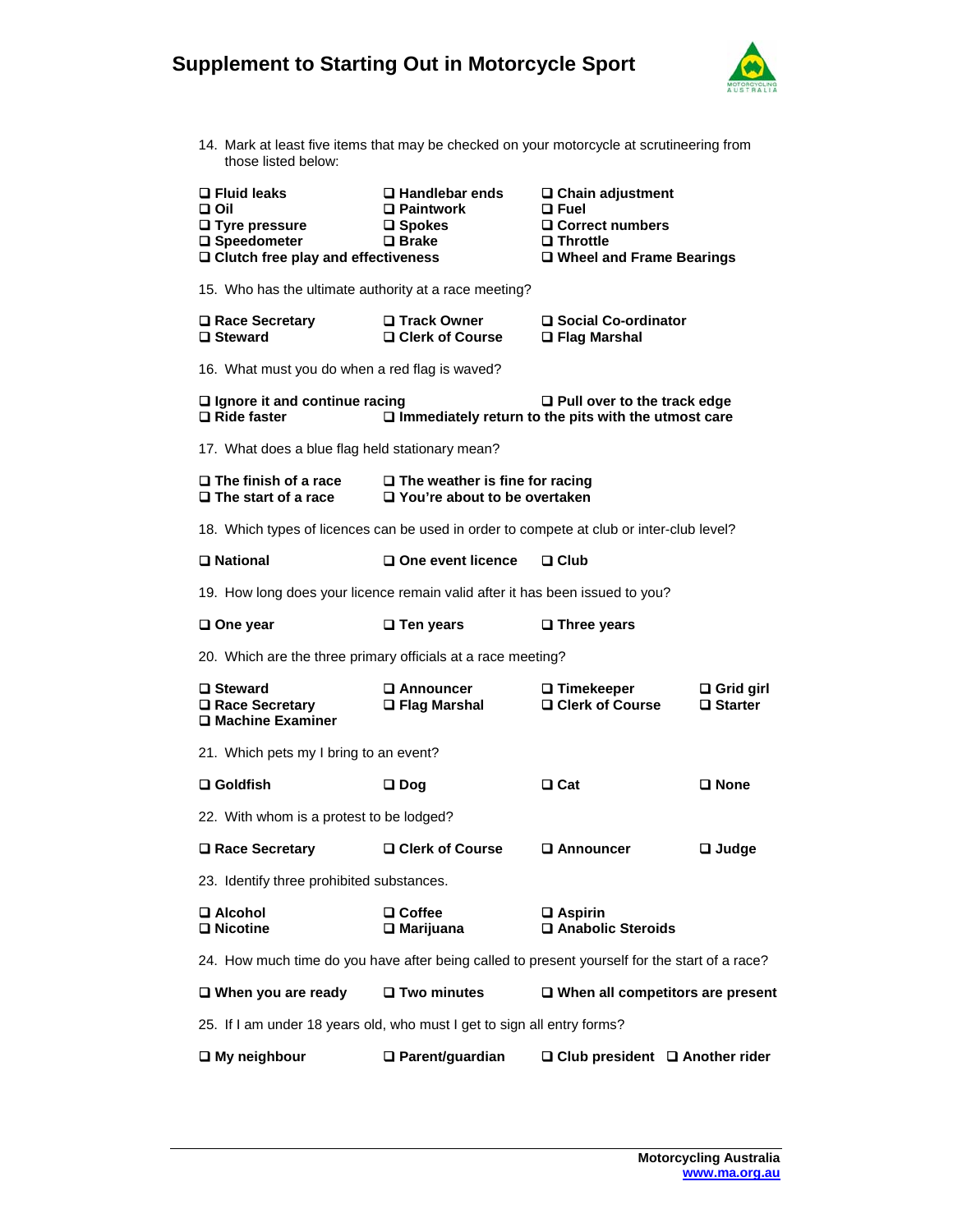

### **Licence testing application part 1**

This form follows your licensing progress. To apply for a competition licence, this completed booklet should be submitted to your state office with the application for competition licence form and the appropriate paperwork.

If you do not wish to apply for a competition licence at this time, you should retain the booklet with test results, which will enable you to purchase one-event licences. You will be required to present your completed test results to be eligible to purchase one-event licences.

Test results are valid for two years from the date of the later test. If you have not applied for a competition licence within the two-year period, the licensing process will need to be repeated.

|       | Applicant Name                                                                                                                                                                                                                 |  |
|-------|--------------------------------------------------------------------------------------------------------------------------------------------------------------------------------------------------------------------------------|--|
|       |                                                                                                                                                                                                                                |  |
|       |                                                                                                                                                                                                                                |  |
| Email |                                                                                                                                                                                                                                |  |
|       | $Club$ $\qquad \qquad$                                                                                                                                                                                                         |  |
|       | Signature experience and the state of the state of the state of the state of the state of the state of the state of the state of the state of the state of the state of the state of the state of the state of the state of th |  |
|       |                                                                                                                                                                                                                                |  |

### **Theory Test**

| Name of examiner     |           |     |
|----------------------|-----------|-----|
| Examiner's signature |           |     |
| Date of examination  | Pass mark | /25 |
|                      |           |     |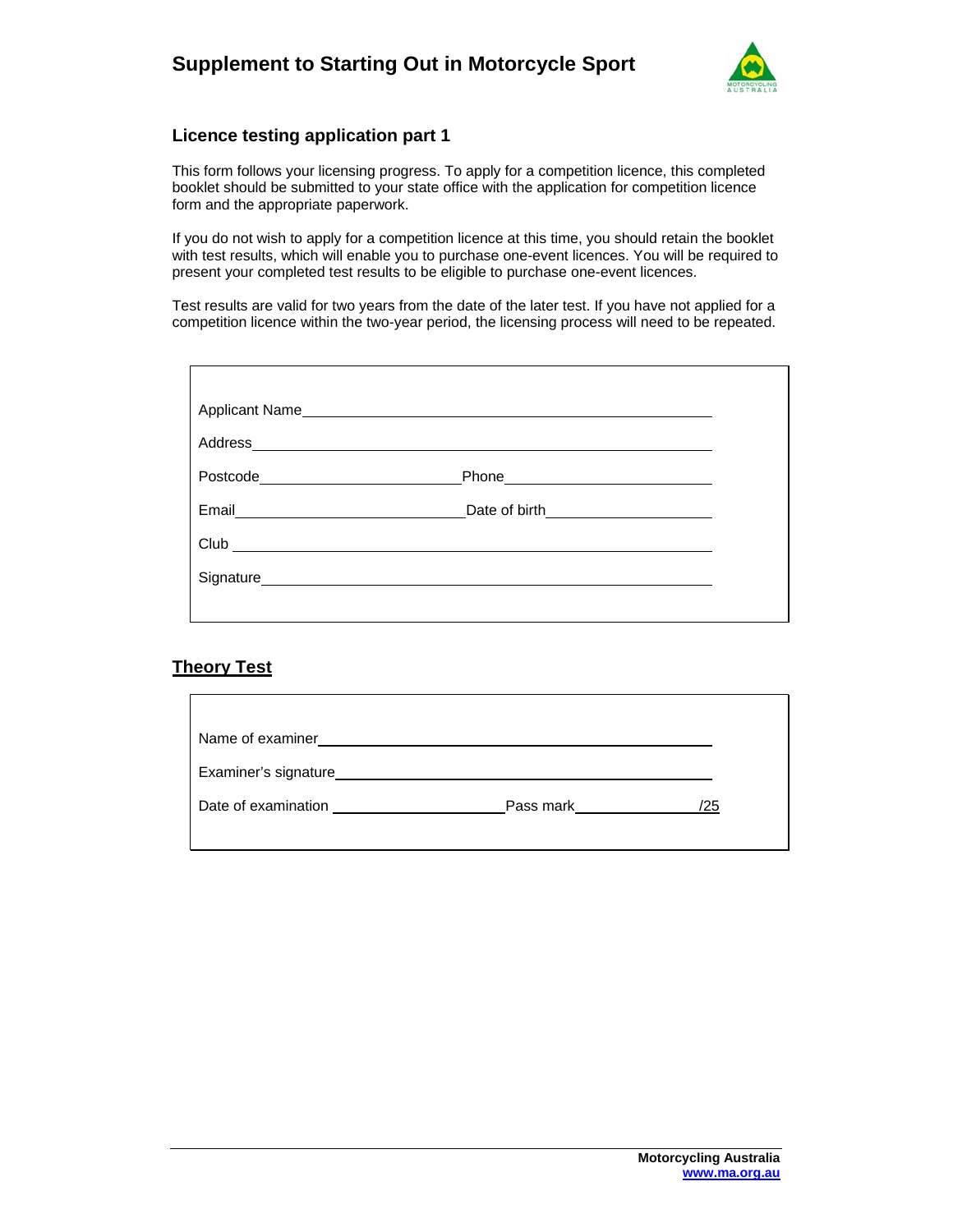

# **Visit the all-new Motorcycling Australia website for the latest news and information, results and resources.**



## **Subscribe to MA's e-news service – regular motorcycle news in your inbox, free!**

**www.ma.org.au**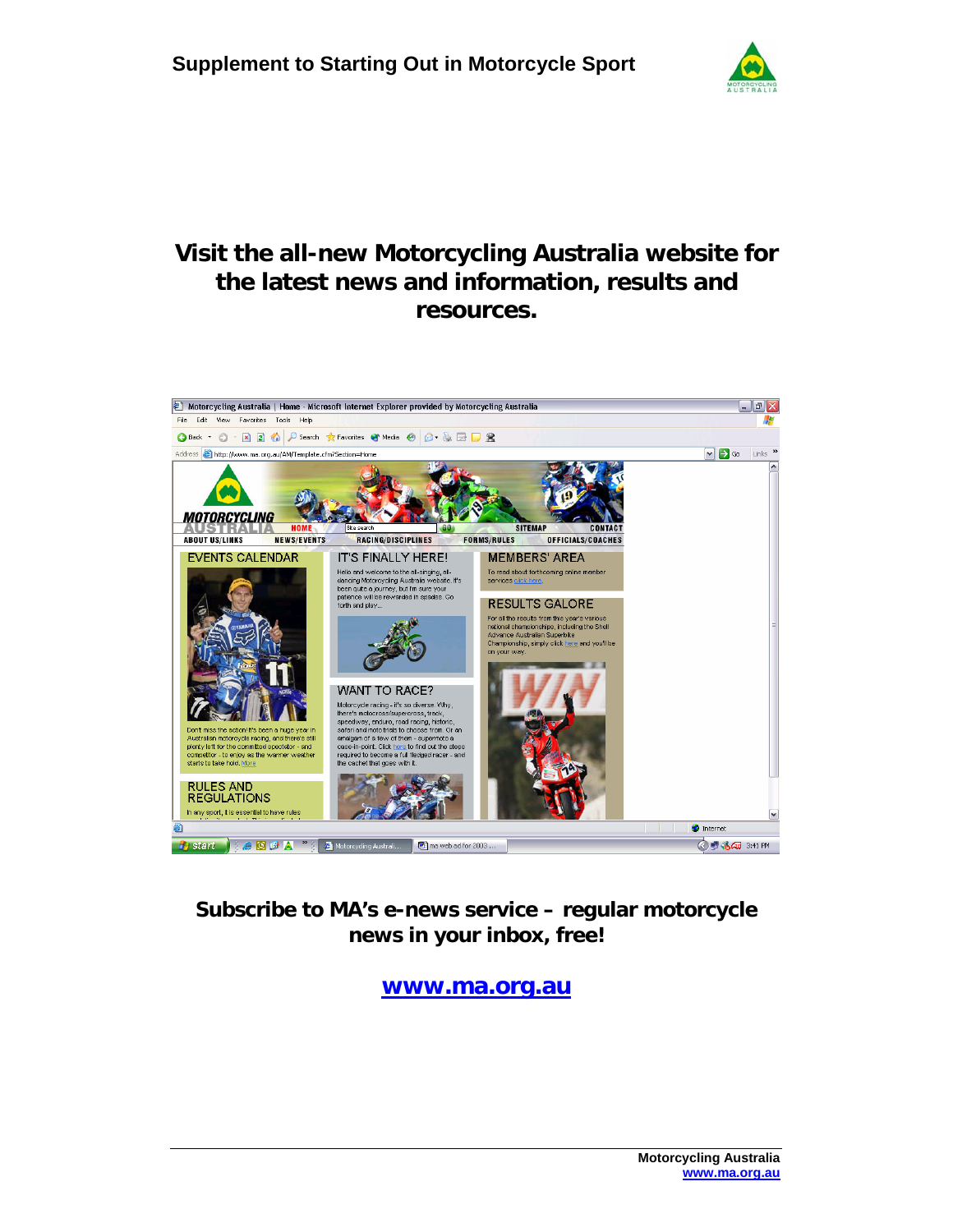

### **Licence testing application part 2**

| Applicant Name                |  |
|-------------------------------|--|
|                               |  |
| Postcode_____________________ |  |
| Email <b>Email</b>            |  |
| $Club$ $\qquad \qquad$        |  |
|                               |  |
|                               |  |

## **Practical Test**

| Type of test conducted                   |  |  |
|------------------------------------------|--|--|
| □ Solo □ Senior Quad □ Sidecar passenger |  |  |
|                                          |  |  |
| Pass □ Fail □                            |  |  |
|                                          |  |  |